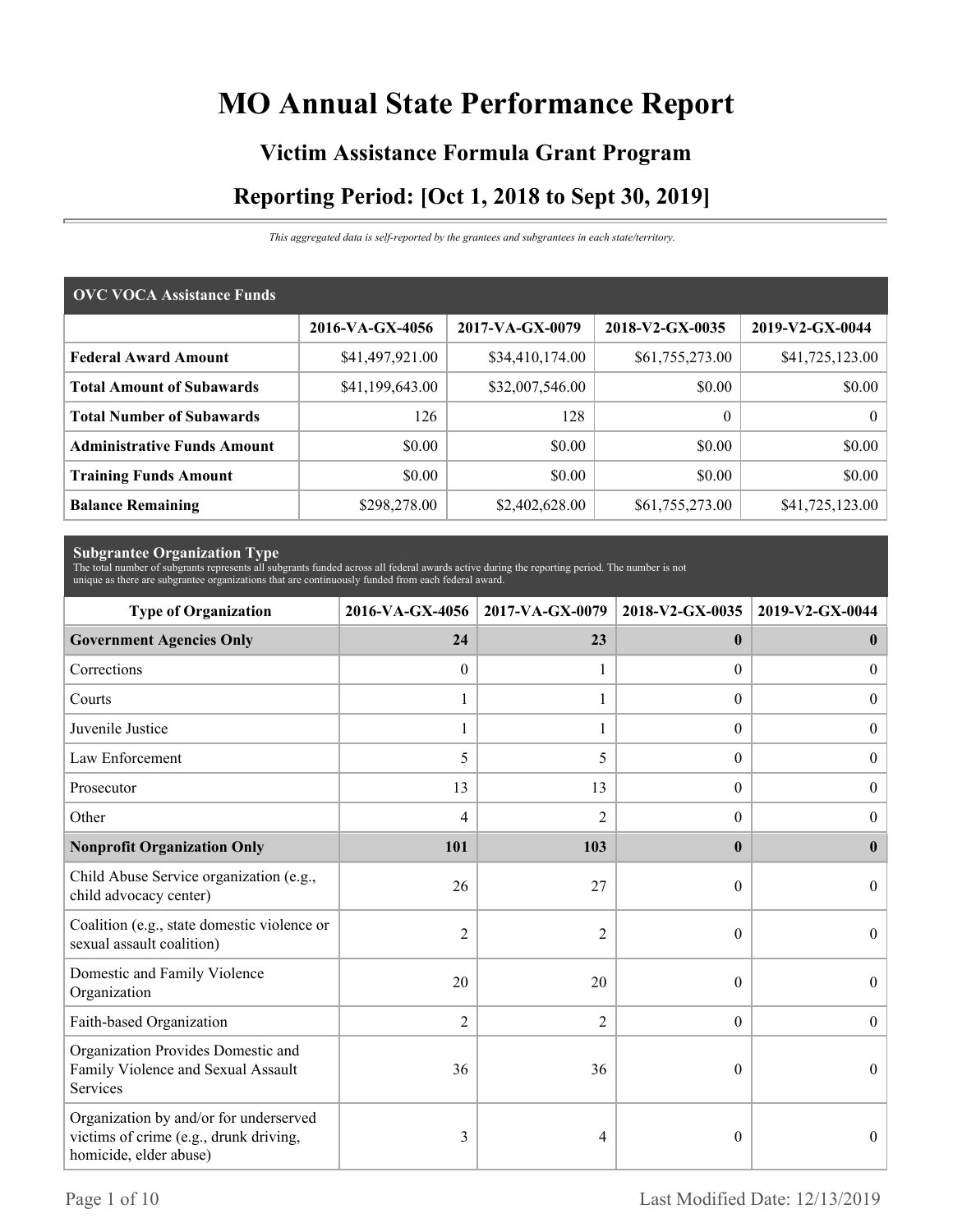| Sexual Assault Services organization<br>(e.g., rape crisis center)                                         | 1                | 1                | $\theta$         | $\boldsymbol{0}$ |
|------------------------------------------------------------------------------------------------------------|------------------|------------------|------------------|------------------|
| Multiservice agency                                                                                        | 8                | 8                | $\boldsymbol{0}$ | $\boldsymbol{0}$ |
| Other                                                                                                      | $\overline{3}$   | 3                | $\theta$         | $\mathbf{0}$     |
| <b>Federally Recognized Tribal</b><br>Governments, Agencies, and<br><b>Organizations Only</b>              | $\boldsymbol{0}$ | $\bf{0}$         | $\bf{0}$         | $\bf{0}$         |
| Child Abuse Service organization (e.g.,<br>child advocacy center)                                          | $\boldsymbol{0}$ | $\overline{0}$   | $\theta$         | $\overline{0}$   |
| Court                                                                                                      | $\boldsymbol{0}$ | $\overline{0}$   | $\overline{0}$   | $\boldsymbol{0}$ |
| Domestic and Family Violence<br>organization                                                               | $\boldsymbol{0}$ | $\overline{0}$   | $\boldsymbol{0}$ | $\boldsymbol{0}$ |
| Faith-based organization                                                                                   | $\boldsymbol{0}$ | $\boldsymbol{0}$ | $\boldsymbol{0}$ | $\boldsymbol{0}$ |
| Juvenile justice                                                                                           | $\boldsymbol{0}$ | $\overline{0}$   | $\overline{0}$   | $\overline{0}$   |
| Law Enforcement                                                                                            | $\boldsymbol{0}$ | $\boldsymbol{0}$ | $\theta$         | $\boldsymbol{0}$ |
| Organization provides domestic and<br>family violence and sexual assault<br>services                       | $\boldsymbol{0}$ | $\overline{0}$   | $\theta$         | $\overline{0}$   |
| Prosecutor                                                                                                 | $\boldsymbol{0}$ | $\overline{0}$   | $\boldsymbol{0}$ | $\boldsymbol{0}$ |
| Sexual Assault Services organization<br>(e.g., rape crisis center)                                         | $\boldsymbol{0}$ | $\boldsymbol{0}$ | $\theta$         | $\boldsymbol{0}$ |
| Other justice-based agency                                                                                 | $\boldsymbol{0}$ | $\boldsymbol{0}$ | $\overline{0}$   | $\boldsymbol{0}$ |
| Other agency that is NOT justice-based<br>(e.g., human services, health, education)                        | $\boldsymbol{0}$ | $\overline{0}$   | $\theta$         | $\overline{0}$   |
| Organization by and/or for a specific<br>traditionally underserved community                               | $\boldsymbol{0}$ | $\overline{0}$   | $\theta$         | $\overline{0}$   |
| Organization by and/or for underserved<br>victims of crime (e.g., drunk driving,<br>homicide, elder abuse) | $\boldsymbol{0}$ | $\boldsymbol{0}$ | $\boldsymbol{0}$ | $\Omega$         |
| Other                                                                                                      | $\boldsymbol{0}$ | $\boldsymbol{0}$ | $\boldsymbol{0}$ | $\overline{0}$   |
| <b>Campus Organizations Only</b>                                                                           | $\mathbf{1}$     | $\overline{2}$   | $\bf{0}$         | $\bf{0}$         |
| Campus-based victims services                                                                              | $\boldsymbol{0}$ | $\boldsymbol{0}$ | $\overline{0}$   | $\mathbf{0}$     |
| Law enforcement                                                                                            | $\boldsymbol{0}$ | $\boldsymbol{0}$ | $\overline{0}$   | $\boldsymbol{0}$ |
| Physical or mental health service<br>program                                                               | $\boldsymbol{0}$ | 1                | $\overline{0}$   | $\boldsymbol{0}$ |
| Other                                                                                                      | 1                | 1                | $\boldsymbol{0}$ | $\boldsymbol{0}$ |
| <b>Total Number of Subawards</b>                                                                           | 126              | 128              | $\boldsymbol{0}$ | $\mathbf{0}$     |

\*This number is not unique across fiscal years as there are subgrantee organizations that are funded from multiple federal awards.

| <b>Subaward Purpose</b><br>A single SAR can select multiple purposes. Numbers are not unique |                                                                 |  |
|----------------------------------------------------------------------------------------------|-----------------------------------------------------------------|--|
|                                                                                              | 2016-VA-GX-4056 2017-VA-GX-0079 2018-V2-GX-0035 2019-V2-GX-0044 |  |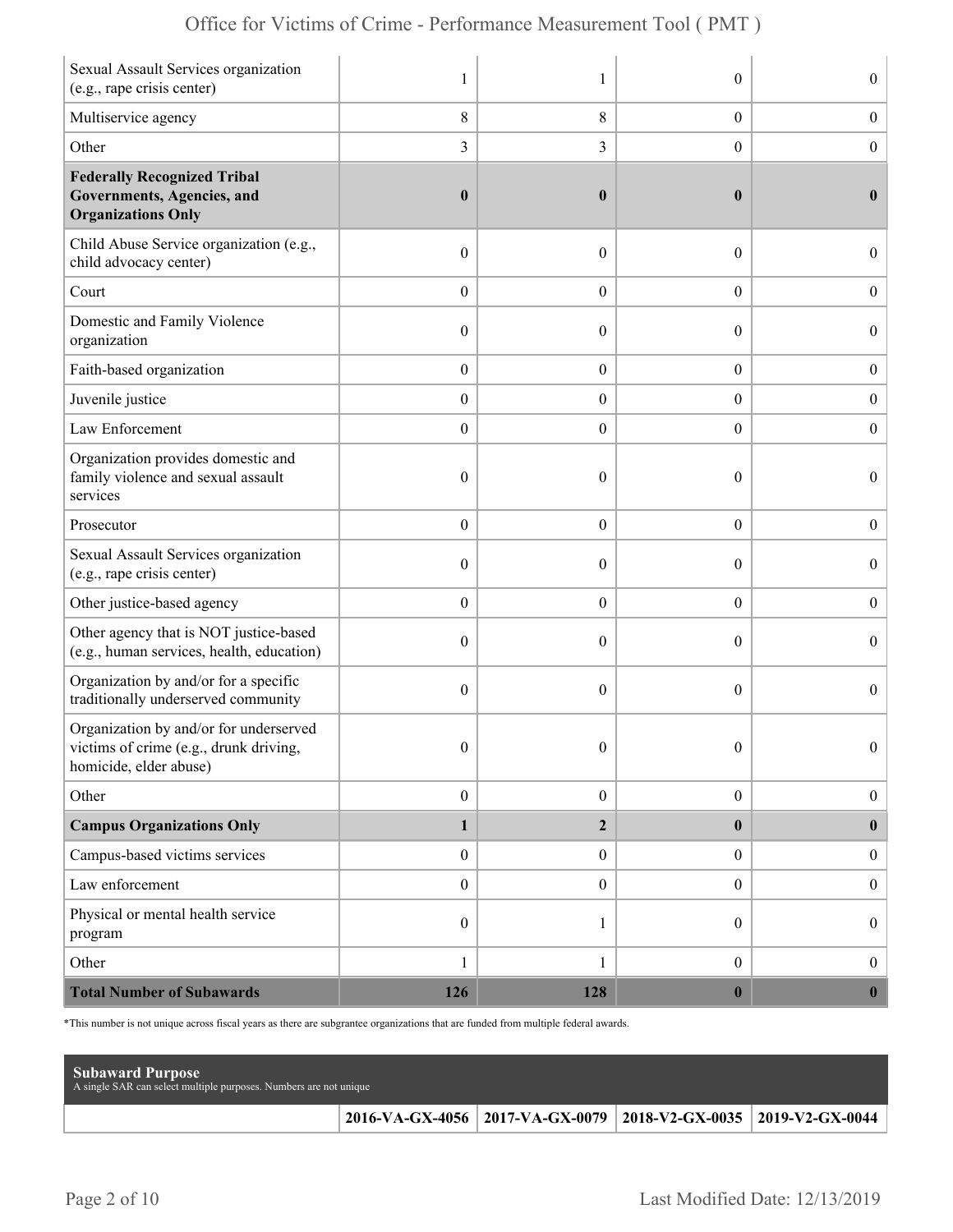| A. Continue a VOCA-funded victim<br>project funded in a previous year                  | 95 | 95 |  |
|----------------------------------------------------------------------------------------|----|----|--|
| B. Expand or enhance an existing project<br>not funded by VOCA in the previous<br>year | 62 | 63 |  |
| C. Start up a new victim services project                                              | 10 | 11 |  |
| D. Start up a new Native American<br>victim services project                           | 0  |    |  |
| E. Expand or enhance an existing <b>Native</b><br>American project                     | 0  |    |  |

**VOCA and Match Funds** A single SAR can select multiple service types. Numbers are not unique

|                                                              | 2016-VA-GX-4056 | $2017$ -VA-GX-0079 | 2018-V2-GX-0035 | 2019-V2-GX-0044 |
|--------------------------------------------------------------|-----------------|--------------------|-----------------|-----------------|
| A.INFORMATION & REFERRAL                                     | $\overline{2}$  | 126                | 0               |                 |
| <b>B.PERSONAL</b><br>ADVOCACY/ACCOMPANIMENT                  |                 | 121                | 0               |                 |
| <b>C.EMOTIONAL SUPPORT OR</b><br><b>SAFETY SERVICES</b>      | $\overline{2}$  | 110                | 0               |                 |
| <b>D.SHELTER/HOUSING SERVICES</b>                            | $\theta$        | 68                 | $\Omega$        |                 |
| E.CRIMINAL/CIVIL JUSTICE<br><b>SYSTEM ASSISTANCE</b>         | $\theta$        | 120                | 0               |                 |
| <b>F. ASSISTANCE IN FILING</b><br><b>COMPENSATION CLAIMS</b> | $\overline{2}$  | 128                | 0               |                 |

| <b>Priority and Underserved Requirements</b> |                 |                 |                 |                 |  |  |  |
|----------------------------------------------|-----------------|-----------------|-----------------|-----------------|--|--|--|
| <b>Priority Area</b>                         | 2016-VA-GX-4056 | 2017-VA-GX-0079 | 2018-V2-GX-0035 | 2019-V2-GX-0044 |  |  |  |
| <b>Child Abuse</b>                           |                 |                 |                 |                 |  |  |  |
| <b>Total Amount</b>                          | \$9,717,587.00  | \$9,347,246.00  | \$0.00          | \$0.00          |  |  |  |
| % of Total Federal Award                     | 23.00 %         | 27.00 %         |                 |                 |  |  |  |
| <b>Domestic and Family Violence</b>          |                 |                 |                 |                 |  |  |  |
| <b>Total Amount</b>                          | \$21,577,176.00 | \$16,180,416.00 | \$0.00          | \$0.00          |  |  |  |
| % of Total Federal Award                     | 52.00 %         | 47.00 %         |                 |                 |  |  |  |
| <b>Sexual Assault</b>                        |                 |                 |                 |                 |  |  |  |
| <b>Total Amount</b>                          | \$4,411,584.00  | \$2,716,069.00  | \$0.00          | \$0.00          |  |  |  |
| % of Total Federal Award                     | $11.00\%$       | 8.00 %          |                 |                 |  |  |  |
| <b>Underserved</b>                           |                 |                 |                 |                 |  |  |  |
| <b>Total Amount</b>                          | \$5,384,024.00  | \$3,730,165.00  | \$0.00          | \$0.00          |  |  |  |
| % of Total Federal Award                     | 13.00 %         | 11.00 %         |                 |                 |  |  |  |

| <b>Budget and Staffing</b>  |                                                                 |  |
|-----------------------------|-----------------------------------------------------------------|--|
| <b>Staffing Information</b> | 2016-VA-GX-4056 2017-VA-GX-0079 2018-V2-GX-0035 2019-V2-GX-0044 |  |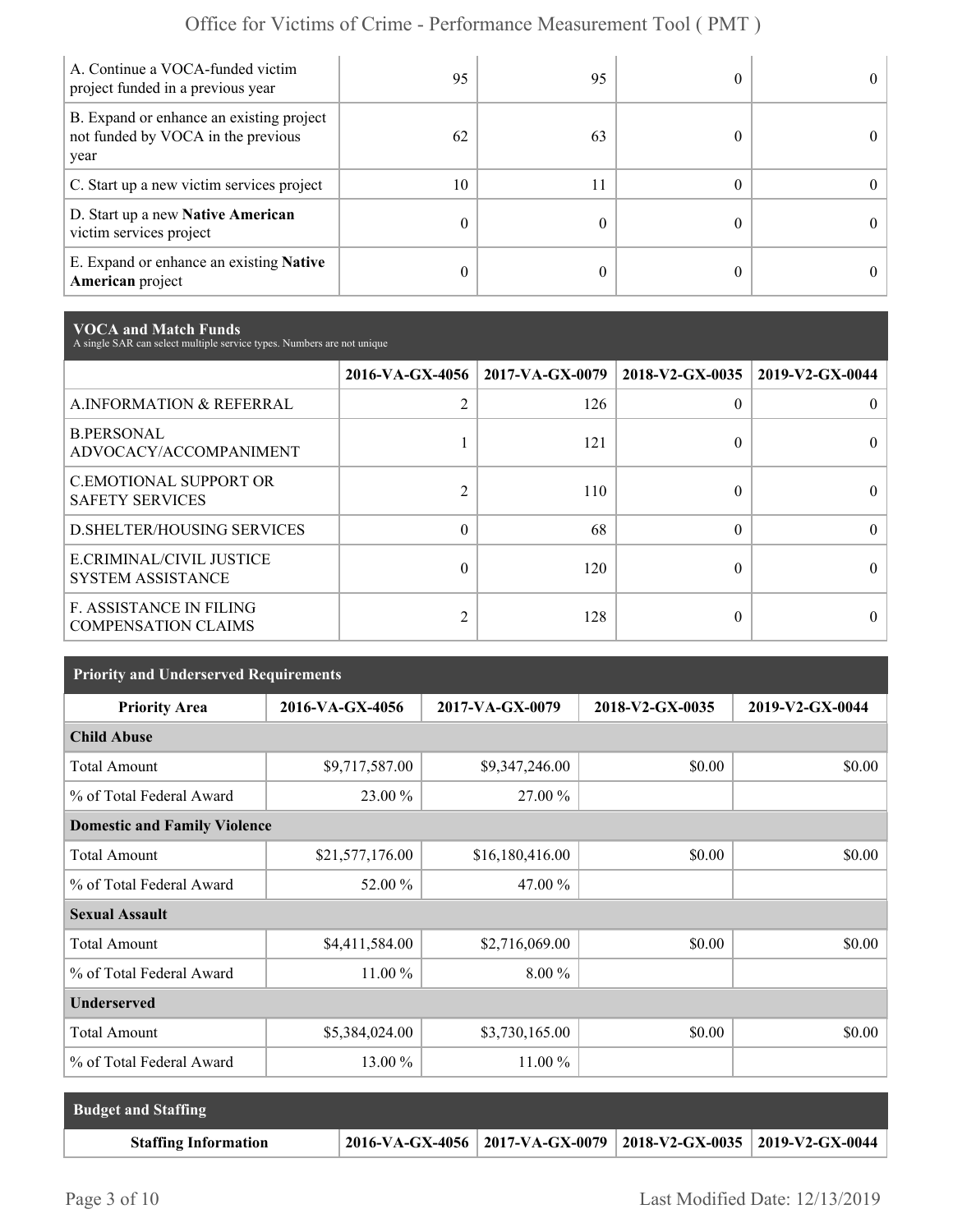| Total number of paid staff for all<br>subgrantee victimization program and/or<br>services                                                            | 1301856 | 1301913 |  |
|------------------------------------------------------------------------------------------------------------------------------------------------------|---------|---------|--|
| Number of staff hours funded through<br>this VOCA award (plus match) for<br>subgrantee's victimization programs<br>and/or services                   | 3947616 | 3947623 |  |
| Total number of volunteer staff<br>supporting the work of this VOCA award<br>(plus match) for subgrantee's<br>victimization programs and/or services | 7944    | 10945   |  |
| Number of volunteer hours supporting<br>the work of this VOCA award (plus<br>match) for subgrantee's victimization<br>programs and/or services       | 486086  | 486272  |  |

### **AGGREGATED SUBGRANTEE PERFORMANCE MEASURE DATA**

**Victimization Type**

|                                                                                               | Number of                                                                          | <b>Number of Individuals Who Actually Received Services</b><br><b>Based on a Presenting Victimization</b> |                    |                    |                           |                                  |  |
|-----------------------------------------------------------------------------------------------|------------------------------------------------------------------------------------|-----------------------------------------------------------------------------------------------------------|--------------------|--------------------|---------------------------|----------------------------------|--|
| <b>Victimization Type</b>                                                                     | <b>Subgrantees Indicating</b><br><b>Intent to Serve This</b><br><b>Victim Type</b> | <b>Quarter</b><br>1 Total                                                                                 | Quarter<br>2 Total | Quarter<br>3 Total | <b>Quarter</b><br>4 Total | Per<br><b>Ouarter</b><br>Average |  |
| <b>Adult Physical Assault (includes</b><br><b>Aggravated and Simple Assault)</b>              | 69                                                                                 | 5675                                                                                                      | 5144               | 4879               | 4990                      | 5172                             |  |
| <b>Adult Sexual Assault</b>                                                                   | 84                                                                                 | 2883                                                                                                      | 2551               | 3081               | 3641                      | 3039                             |  |
| Adults Sexually Abused/Assaulted as<br>Children                                               | 59                                                                                 | 1095                                                                                                      | 940                | 1068               | 1294                      | 1099                             |  |
| Arson                                                                                         | 26                                                                                 | 149                                                                                                       | 126                | 121                | 120                       | 129                              |  |
| Bullying (Verbal, Cyber or Physical)                                                          | 1                                                                                  | 1202                                                                                                      | 820                | 976                | 1150                      | 1037                             |  |
| <b>Burglary</b>                                                                               | 32                                                                                 | 1938                                                                                                      | 1636               | 1948               | 1998                      | 1880                             |  |
| Child Physical Abuse or Neglect                                                               | $\overline{2}$                                                                     | 35730                                                                                                     | 46450              | 78829              | 36329                     | 49334                            |  |
| Child Pornography                                                                             | 45                                                                                 | 520                                                                                                       | 187                | 122                | 134                       | 240                              |  |
| Child Sexual Abuse/Assault                                                                    | 94                                                                                 | 5496                                                                                                      | 5209               | 6702               | 5281                      | 5672                             |  |
| Domestic and/or Family Violence                                                               | 6                                                                                  | 22846                                                                                                     | 26806              | 36223              | 32392                     | 29566                            |  |
| <b>DUI/DWI</b> Incidents                                                                      | 1                                                                                  | 1345                                                                                                      | 1378               | 994                | 753                       | 1117                             |  |
| <b>Elder Abuse or Neglect</b>                                                                 | 46                                                                                 | 301                                                                                                       | 265                | 234                | 236                       | 259                              |  |
| Hate Crime:<br>Racial/Religious/Gender/ Sexual<br>Orientation/Other (Explanation<br>Required) | 26                                                                                 | 63                                                                                                        | 30                 | 746                | 45                        | 221                              |  |
| Human Trafficking: Labor                                                                      | 26                                                                                 | 11                                                                                                        | 20                 | 18                 | 18                        | 16                               |  |
| Human Trafficking: Sex                                                                        | 56                                                                                 | 106                                                                                                       | 109                | 101                | 127                       | 110                              |  |
| Identity Theft/Fraud/Financial Crime                                                          | 26                                                                                 | 1326                                                                                                      | 1261               | 1446               | 1628                      | 1415                             |  |

Page 4 of 10 Last Modified Date: 12/13/2019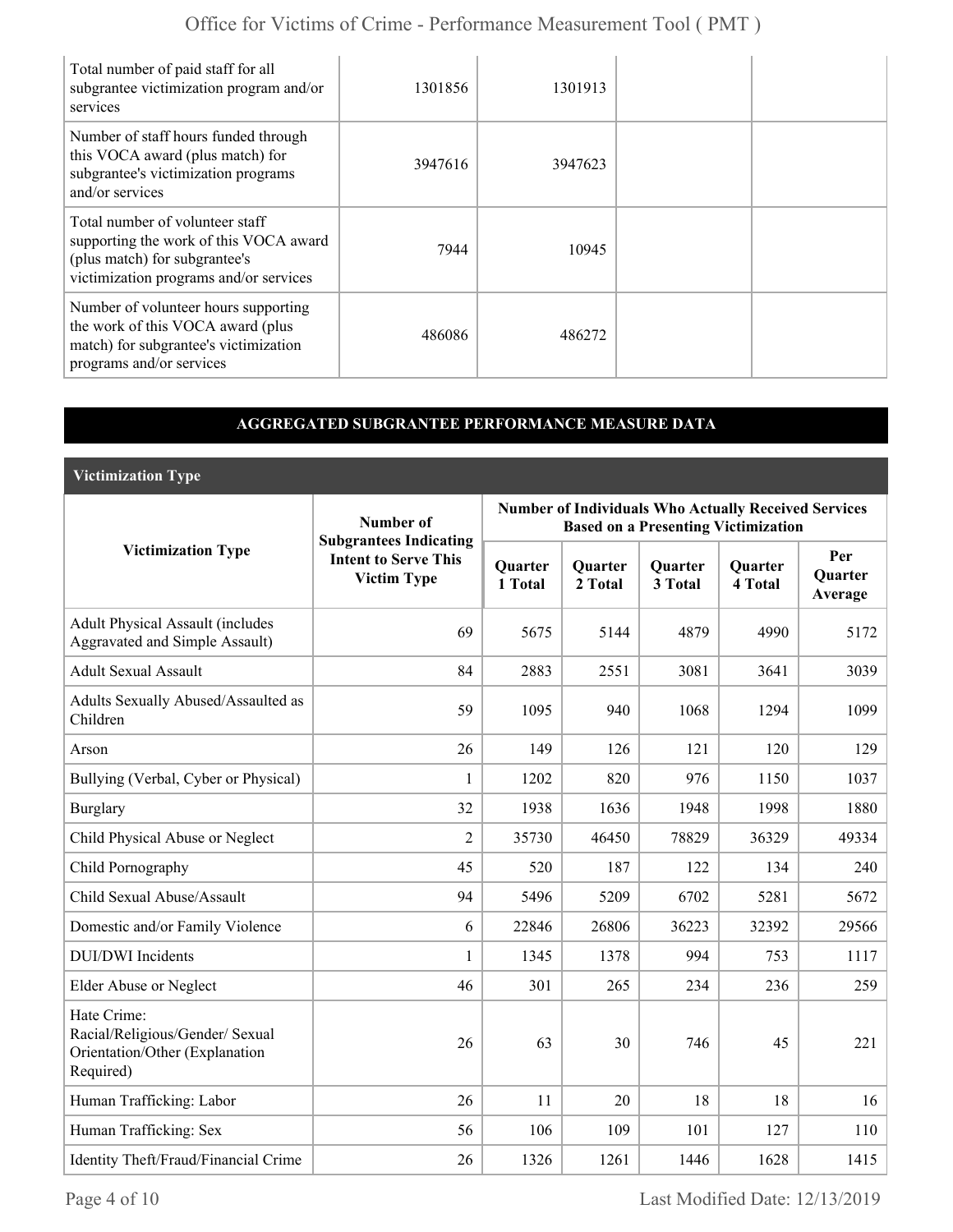| Kidnapping (non-custodial)                           | 32 | 107  | 122   | 131   | 176   | 134   |
|------------------------------------------------------|----|------|-------|-------|-------|-------|
| Kidnapping (custodial)                               | 38 | 76   | 65    | 87    | 112   | 85    |
| Mass Violence<br>(Domestic/International)            | 17 | 111  | 162   | 327   | 229   | 207   |
| Other Vehicular Victimization (e.g.,<br>Hit and Run) | 27 | 2029 | 1840  | 1760  | 2030  | 1914  |
| Robbery                                              | 31 | 1234 | 1127  | 1673  | 1241  | 1318  |
| Stalking/Harassment                                  | 78 | 1599 | 1531  | 1555  | 2231  | 1729  |
| <b>Survivors of Homicide Victims</b>                 | 1  | 810  | 552   | 676   | 962   | 750   |
| Teen Dating Victimization                            | 57 | 103  | 102   | 77    | 95    | 94    |
| Terrorism (Domestic/International)                   | 14 | 101  | 113   | 56    | 102   | 93    |
| Other                                                | 1  | 8530 | 66331 | 67624 | 11122 | 38401 |

## **Special Classifications of Individuals**

|                                                          | <b>Number of Individuals Self Reporting a Special Classification</b> |                                  |                           |                                  |                        |  |
|----------------------------------------------------------|----------------------------------------------------------------------|----------------------------------|---------------------------|----------------------------------|------------------------|--|
| <b>Special Classifications of Individuals</b>            | <b>Quarter 1</b><br><b>Total</b>                                     | <b>Quarter 2</b><br><b>Total</b> | Quarter 3<br><b>Total</b> | <b>Ouarter 4</b><br><b>Total</b> | Per Quarter<br>Average |  |
| Deaf/Hard of Hearing                                     | 529                                                                  | 632                              | 634                       | 566                              | 1337                   |  |
| Homeless                                                 | 4038                                                                 | 4099                             | 7815                      | 5541                             | 9786                   |  |
| Immigrants/Refugees/Asylum Seekers                       | 252                                                                  | 270                              | 187                       | 200                              | 519                    |  |
| <b>LGBTQ</b>                                             | 568                                                                  | 451                              | 641                       | 542                              | 1326                   |  |
| Veterans                                                 | 144                                                                  | 157                              | 150                       | 165                              | 283                    |  |
| Victims with Disabilities: Cognitive<br>Physical /Mental | 2464                                                                 | 2503                             | 3053                      | 3396                             | 5725                   |  |
| Victims with Limited English Proficiency                 | 557                                                                  | 639                              | 496                       | 447                              | 1307                   |  |
| Other                                                    | 32                                                                   | 13                               | 147                       | 112                              | 258                    |  |

## **General Award Information**

| <b>Activities Conducted at the Subgrantee Level</b>                                                                          | <b>Number</b> | Percent  |
|------------------------------------------------------------------------------------------------------------------------------|---------------|----------|
| Total number of individuals who received services during the Fiscal Year.                                                    | 543126        |          |
| Total number of anonymous contacts who received services during the Fiscal Year                                              | 10391         |          |
| Number of new individuals who received services from your state for the first time during the Fiscal Year.                   | 233801        | 43.05 %  |
| Of the clients who received services, how many presented with more than one type of victimization during<br>the Fiscal Year? | 19646         | $3.62\%$ |
| Number of individuals assisted with a victim compensation application during the Fiscal Year.                                | 11946         |          |

| <b>Demographics</b>                                  |               |          |  |
|------------------------------------------------------|---------------|----------|--|
| Demographic Characteristic of New Individuals Served | <b>Number</b> | Percent  |  |
| Race/Ethinicity                                      |               |          |  |
| American Indian or Alaska Native                     | 841           | $0.36\%$ |  |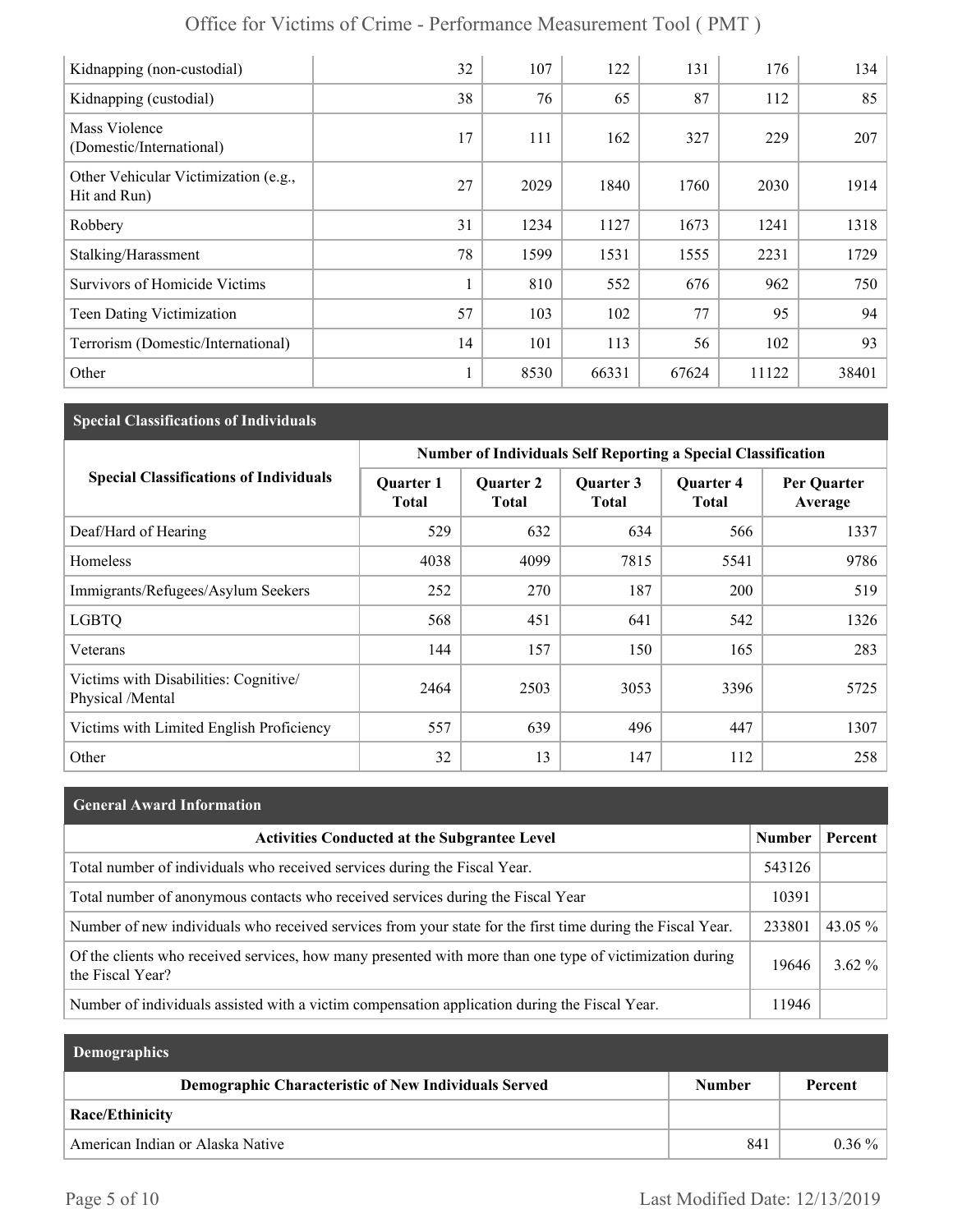| Asian                                     | 925    | $0.40 \%$  |
|-------------------------------------------|--------|------------|
| <b>Black or African American</b>          | 44714  | 19.12%     |
| Hispanic or Latino                        | 4117   | $1.76\%$   |
| Native Hawaiian or Other Pacific Islander | 481    | $0.21\%$   |
| White Non-Latino or Caucasian             | 145028 | 62.03 %    |
| Some Other Race                           | 915    | $0.39\%$   |
| <b>Multiple Races</b>                     | 2215   | $0.95\ \%$ |
| Not Reported                              | 18638  | 7.97%      |
| Not Tracked                               | 15927  | 6.81 %     |
| <b>Race/Ethnicity Total</b>               | 233801 |            |
| <b>Gender Identity</b>                    |        |            |
| Male                                      | 112628 | 48.17%     |
| Female                                    | 101254 | 43.31 %    |
| Other                                     | 923    | $0.39\%$   |
| Not Reported                              | 12154  | 5.20%      |
| Not Tracked                               | 6842   | 2.93 %     |
| <b>Gender Total</b>                       | 233801 |            |
| Age                                       |        |            |
| Age 0-12                                  | 15729  | 6.73%      |
| Age 13-17                                 | 7543   | 3.23 %     |
| Age 18-24                                 | 25161  | 10.76 %    |
| Age 25-59                                 | 144892 | 61.97%     |
| Age 60 and Older                          | 10452  | 4.47 %     |
| Not Reported                              | 16303  | 6.97%      |
| Not Tracked                               | 13721  | 5.87%      |
| <b>Age Total</b>                          | 233801 |            |

| <b>Direct Services</b> |                                                                                 |                                                                    |                                                                           |                         |
|------------------------|---------------------------------------------------------------------------------|--------------------------------------------------------------------|---------------------------------------------------------------------------|-------------------------|
| <b>Service Area</b>    | # of Subgrantees<br><b>That Provided</b><br><b>Services in This</b><br>Category | $#$ of<br><b>Individuals/Contacts</b><br><b>Receiving Services</b> | <b>Specific Service</b>                                                   | Frequency<br>of Service |
|                        |                                                                                 |                                                                    | Enter the number of times services were<br>provided in each subcategory.  | $\theta$                |
|                        |                                                                                 |                                                                    | A1. Information about the criminal<br>justice process                     | 105447                  |
| A. Information $\&$    | 121                                                                             | 131096                                                             | A2. Information about victim rights, how<br>to obtain notifications, etc. | 71170                   |
| Referral               |                                                                                 |                                                                    | A3. Referral to other victim service<br>programs                          | 38898                   |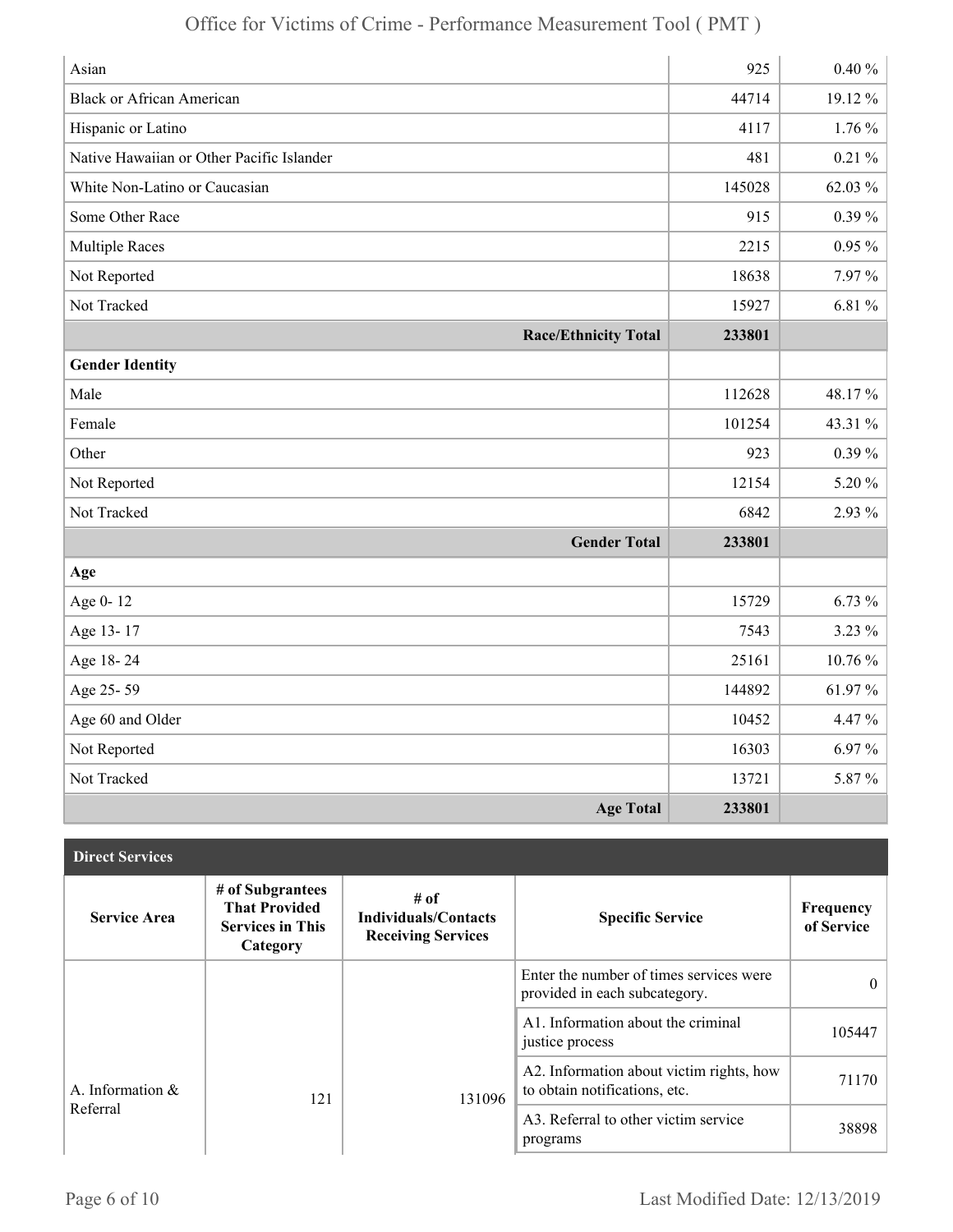|                                                  |     |        | A4. Referral to other services, supports,<br>and resources (includes legal, medical,<br>faith-based organizations, address<br>confidentiality programs, etc.) | 72423            |
|--------------------------------------------------|-----|--------|---------------------------------------------------------------------------------------------------------------------------------------------------------------|------------------|
|                                                  |     |        | Enter the number of times services were<br>provided in each subcategory.                                                                                      | $\overline{0}$   |
|                                                  |     |        | B1. Victim advocacy/accompaniment to<br>emergency medical care                                                                                                | 2231             |
|                                                  |     |        | B2. Victim advocacy/accompaniment to<br>medical forensic exam                                                                                                 | 3659             |
|                                                  |     | 66110  | B3. Law enforcement interview<br>advocacy/accompaniment                                                                                                       | 5896             |
| <b>B.</b> Personal<br>Advocacy/<br>Accompaniment |     |        | B4. Individual advocacy (e.g., assistance<br>in applying for public benefits, return of<br>personal property or effects)                                      | 168977           |
|                                                  | 116 |        | B5. Performance of medical or<br>nonmedical forensic exam or interview<br>or medical evidence collection                                                      | 6177             |
|                                                  |     |        | B6. Immigration assistance (e.g., special<br>visas, continued presence application,<br>and other immigration relief)                                          | 666              |
|                                                  |     |        | B7. Intervention with employer, creditor,<br>landlord, or academic institution                                                                                | 7597             |
|                                                  |     |        | B8. Child or dependent care assistance<br>(includes coordination of services)                                                                                 | 10757            |
|                                                  |     |        | B9. Transportation assistance (includes<br>coordination of services)                                                                                          | 26342            |
|                                                  |     |        | B10. Interpreter services                                                                                                                                     | 1691             |
|                                                  |     |        | Enter the number of times services were<br>provided in each subcategory.                                                                                      | $\boldsymbol{0}$ |
|                                                  |     |        | C1. Crisis intervention (in-person,<br>includes safety planning, etc.)                                                                                        | 190292           |
|                                                  |     |        | C2. Hotline/crisis line counseling                                                                                                                            | 173413           |
| C. Emotional<br><b>Support or Safety</b>         | 112 | 281083 | C3. On-scene crisis response (e.g.,<br>community crisis response)                                                                                             | 9725             |
| <b>Services</b>                                  |     |        | C4. Individual counseling                                                                                                                                     | 48728            |
|                                                  |     |        | C5. Support groups (facilitated or peer)                                                                                                                      | 22201            |
|                                                  |     |        | C6. Other Therapy (traditional, cultural,<br>or alternative healing; art, writing, or<br>play therapy, etc.)                                                  | 15046            |
|                                                  |     |        | C7. Emergency financial assistance                                                                                                                            | 21133            |
|                                                  |     |        | Enter the number of times services were<br>provided in each subcategory.                                                                                      | $\overline{0}$   |
| D. Shelter/Housing                               |     |        | D1. Emergency shelter or safe house                                                                                                                           | 270696           |
| Services                                         | 73  | 20225  | D2. Transitional housing                                                                                                                                      | 17909            |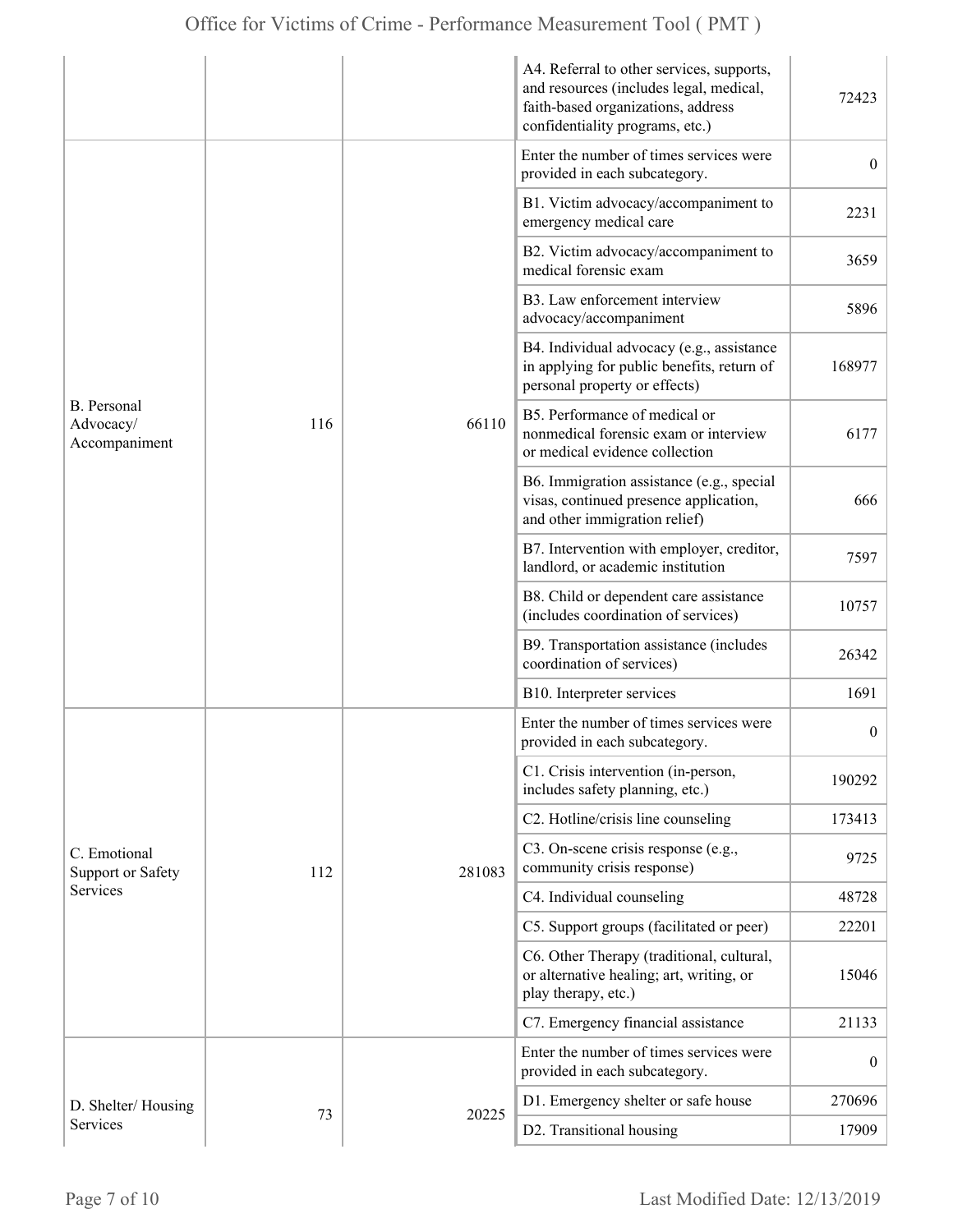|                                                    |     |                                                                                                                           | D3. Relocation assistance (includes<br>assistance with obtaining housing)  | 4667     |
|----------------------------------------------------|-----|---------------------------------------------------------------------------------------------------------------------------|----------------------------------------------------------------------------|----------|
| E. Criminal/ Civil<br>Justice System<br>Assistance |     |                                                                                                                           | Enter the number of times services were<br>provided in each subcategory.   | $\theta$ |
|                                                    |     |                                                                                                                           | E1. Notification of criminal justice<br>events                             | 132698   |
|                                                    |     |                                                                                                                           | E2. Victim impact statement assistance                                     | 19562    |
|                                                    |     |                                                                                                                           | E3. Assistance with restitution                                            | 14648    |
|                                                    |     |                                                                                                                           | E4. Civil legal assistance in obtaining<br>protection or restraining order | 21271    |
|                                                    | 116 | 242712                                                                                                                    | E5. Civil legal assistance with family law<br>issues                       | 19727    |
|                                                    |     | assistance<br>E7. Immigration assistance<br>E8. Prosecution interview<br>advocacy/accompaniment<br>advocacy/accompaniment | E6. Other emergency justice-related                                        | 4010     |
|                                                    |     |                                                                                                                           |                                                                            | 656      |
|                                                    |     |                                                                                                                           |                                                                            | 10890    |
|                                                    |     |                                                                                                                           | E9. Law enforcement interview                                              | 3560     |
|                                                    |     |                                                                                                                           | E10. Criminal advocacy/accompaniment                                       | 46325    |
|                                                    |     |                                                                                                                           | E11. Other legal advice and/or counsel                                     | 132215   |

## **ANNUAL QUESTIONS**

| <b>Grantee Annually Reported Questions</b>                                                                                                       |                |  |
|--------------------------------------------------------------------------------------------------------------------------------------------------|----------------|--|
| <b>Question/Option</b>                                                                                                                           | Count          |  |
| Were any administrative and training funds used during the reporting period?                                                                     |                |  |
| Yes                                                                                                                                              |                |  |
| N <sub>0</sub>                                                                                                                                   | $\theta$       |  |
| Did the administrative funds support any education activities during the reporting period?                                                       |                |  |
| Yes                                                                                                                                              | 1              |  |
| N <sub>0</sub>                                                                                                                                   | $\overline{0}$ |  |
| Number of requests received for education activities during the reporting period.                                                                | $\mathbf{0}$   |  |
| Number of people trained or attending education events during the reporting period.                                                              | 130            |  |
| Number of events conducted during the reporting period.                                                                                          |                |  |
| Did the grant support any coordination activities (e.g., with other service providers, law enforcement agencies) during the<br>reporting period? |                |  |
| Yes                                                                                                                                              |                |  |
| N <sub>0</sub>                                                                                                                                   | $\Omega$       |  |
| Describe any program or educational materials developed during the reporting period.                                                             |                |  |
| <b>NA</b>                                                                                                                                        |                |  |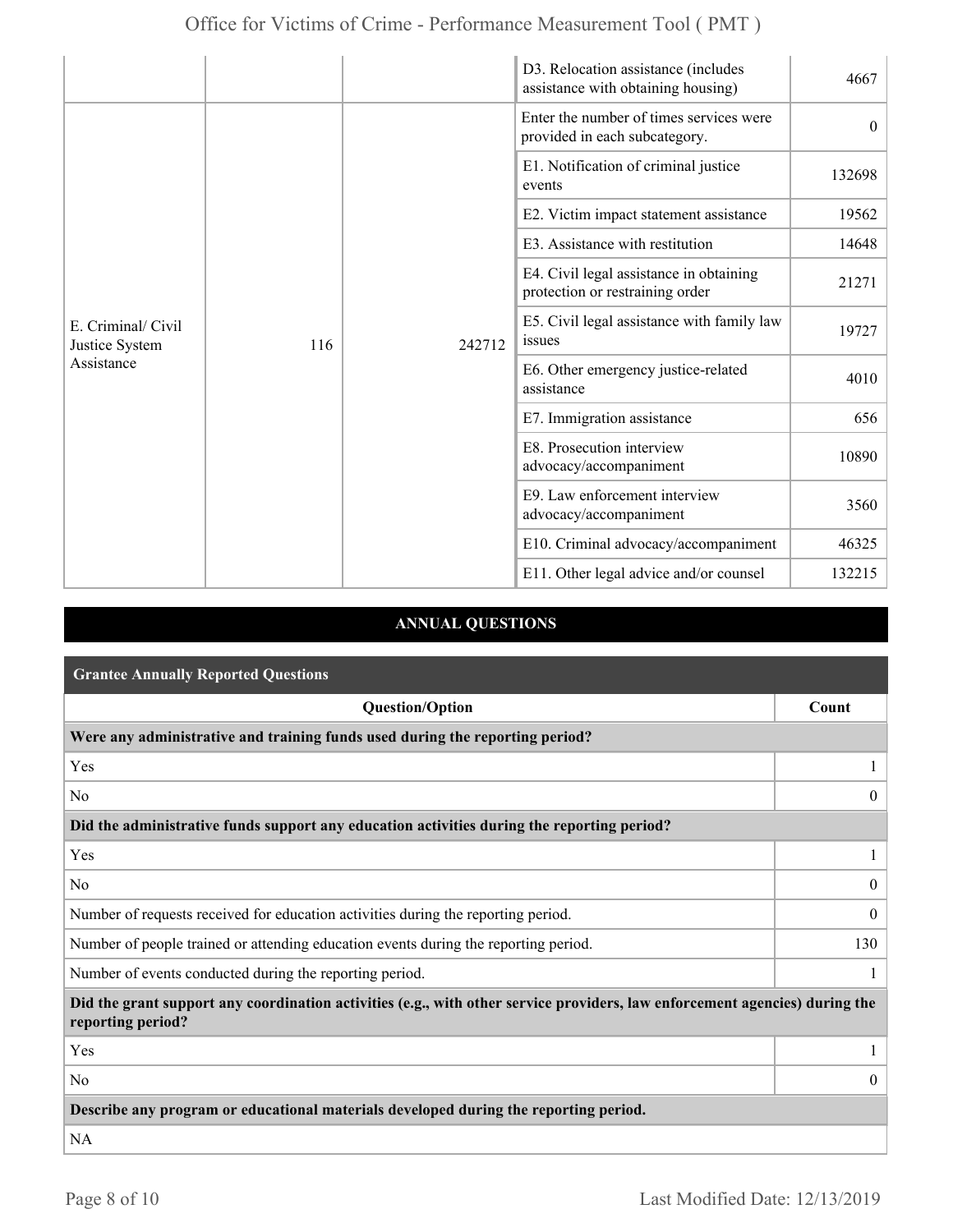#### **Describe any planning or training events held during the reporting period.**

The VOCA program was moved to the Family Support Division within the Department of Social Services on July 1, 2019. A pre-bid meeting was held shortly thereafter for potential VOCA applicants to gain information regarding the Notice of Funding Opportunity for VOCA funds.

#### **Describe any program policies changed during the reporting period.**

No program policies were changed during this reporting period. Service Standards, Financial Guide, Code of Ethics and Travel Guidelines were reviewed and are current with VOCA guidelines and regulations.

**Describe any earned media coverage events/episodes during the reporting period.** 

None

#### **Describe any coordinated responses/services for assisting crime victims during the reporting period.**

The majority of agencies maintain memoranda of understanding with each other to accommodate each other to provide assistance when they are unable to meet a victim's need.

#### **Please discuss the major issues in your state that either assist or prevent victims from receiving assistance during the reporting period.**

The majority of the land in Missouri is rural making access to services in those areas challenging. Also, in rural areas many shelters serve multiple counties, which results in them being filled to capacity. The more urban areas of Missouri face the same challenge due to larger populations and limited amount of shelters able to meet the needs of victims.

#### **Please describe ways that your agency promoted the coordination of public and private efforts within the community to help crime victims during the reporting period.**

The Department works closely with advocates, local law enforcement, prosecuting attorney's offices, and other agencies to collaborate with community partners to identify the most effective ways to serve victims of crime.

#### **Please describe any notable activities at the grantee level during the reporting period that improved delivery of victim services.**

Subrecipients provide the following activities aimed to improve service delivery. They include but are not limited to: law enforcement training, victim service training and client satisfaction surveys. The Department also worked to identify and eliminate gaps in services in rural areas of the state by working with agencies who provide advocate services in as many prosecutor's offices as possible throughout the state.

#### **Please discuss each priority (i.e., child abuse, domestic assault, sexual assault, and underserved) in which VOCA funds have been used to assist crime victims during the reporting period**

Child Abuse: The Department continued to work with Children s Advocacy Centers as well as with Court Appointed Special Advocate (CASA) programs across the state. Domestic Violence: The Department works closely with the Missouri Coalition Against Domestic and Sexual Violence (MCADSV) to combat domestic violence in the state. The largest percentage of VOCA funds go to agencies who serve victims of domestic violence. Sexual Assault: The Department continues to work with several agencies who serve victims of sexual assault, such as the Metropolitan Organization to Counter Sexual Assault. Through this collaboration and others, Missouri is able to meet the 10% requirement in this priority category. Underserved: Providing better access to underserved populations is a top priority for the Department. The Department has partnered with several agencies who provide services to underserved communities including the LGBTQ community, Deaf and DeafBlind community, South East Asian Women community, and families affected by drunk driving incidents.

#### **Please briefly describe efforts taken to serve Victims of Federal crime during the reporting period.**

All subrecipients are required to certify they will serve all victims of Federal Crimes. Since human trafficking continues to be an area of concern, most subrecipients have developed a process to screen clients for this type of victimization.

#### **Please identify any emerging issues or notable trends affecting crime victim services in your state during the reporting period.**

Notable issues reported to be of concern to victim service providers include: - Growing number of clients with mental health and/or substance abuse issues - Lack of shelter space - Lack of transportation - Lack of affordable housing, healthcare, and legal services - Need for services for the older/elderly population - Need for services relating to hate crimes and cyber attacks - Increase in violent crime in urban areas